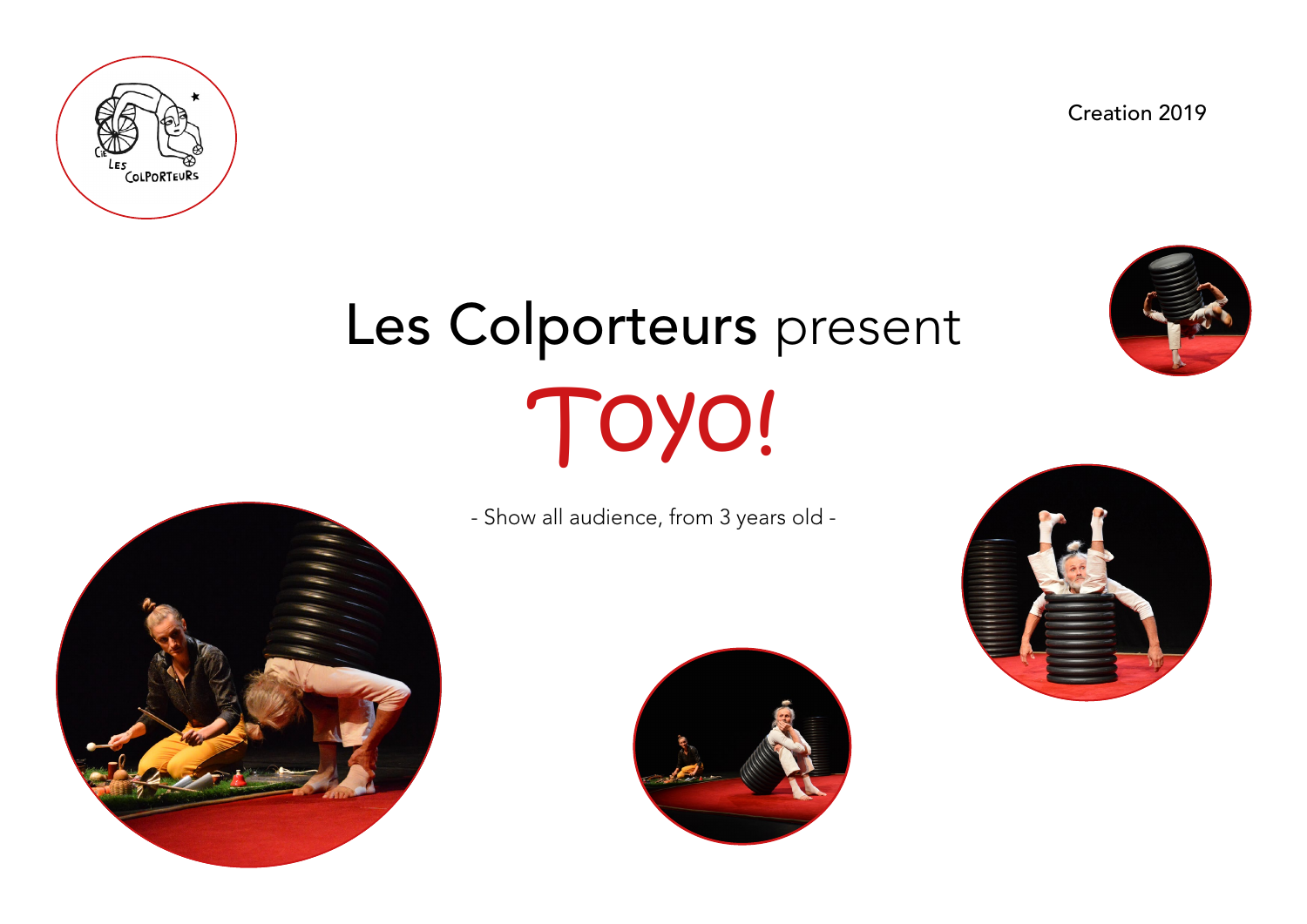## Toyo !

Tchi-tchi-tchi! A mysterious sound puzzles Gillou, a tight-rope walker/contortionist…

He draws closer and discovers Toyo.

Toyo is a cold and stiff yet hollow construction hose… what a boon!

Coline the violonist, make sing Toyo ; all sorts of sounds seem to come out of him…

Gillou tames Toyo, they adopt each other at once, and as Gillou is really, but really very flexible, he slides inside and settles down there like a *Pagurus Bernardus*! well… better known as a hermit crab.

Toyo becomes Gillou's shell, a costume, a tightrope artist's act ! Or even a windsock, a periscope, a plane, a house…

Gillou steps over him, goes through him in every direction, folds up and twists, gets tangled up and even stuck sometimes !

No worries, Coline is here, and helps him out. Then he jumps back into it, hides there totally and disappears for a few moments… before exiting from the other side !

Then we hear the violin playing ; Gillou falls under the spell of the melody, and with Toyo, they escape in a melancholic dance. Really, they both love each other…

Then they invite Coline to join them, Gillou huddles in Toyo, Coline steps on his back trying to keep her balance, and the violin sings sweetly and majestically the music of Gillou and Toyo's story…

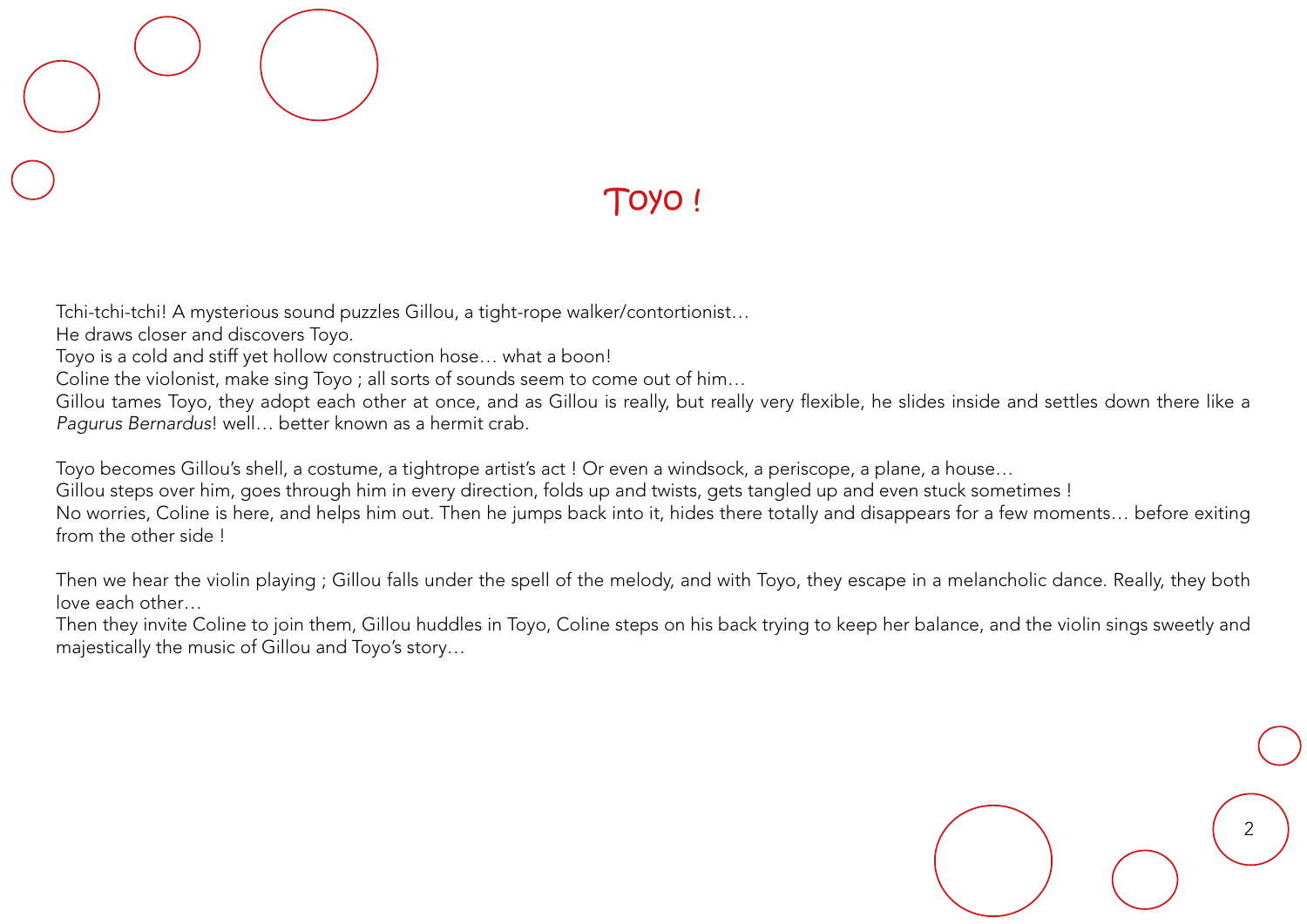

#### Creation team :

Director : Antoine Rigot, Julien Lambert

Artistic Collaboration : Agathe Olivier

Music Creation : Coline Rigot, with participation of Antoine Berland

#### With :

Circus Artist : Gilles Charles-Messance

Musician : Coline Rigot alternating with Coline Ellouz

Production : Les Colporteurs

Residence : Village de Saint-Thomé

Thanks : L'Azimut - Pôle National Cirque en île-de-France - Antony/Châtenay-Malabry

2 3 La compagnie Les Colporteurs est soutenue par le Ministère de la Culture - DRAC Auvergne-Rhône-Alpes, la Région Auvergne-Rhône-Alpes, le conseil départemental de l'Ardèche et est soutenue par la Ville du Teil d'Ardèche.



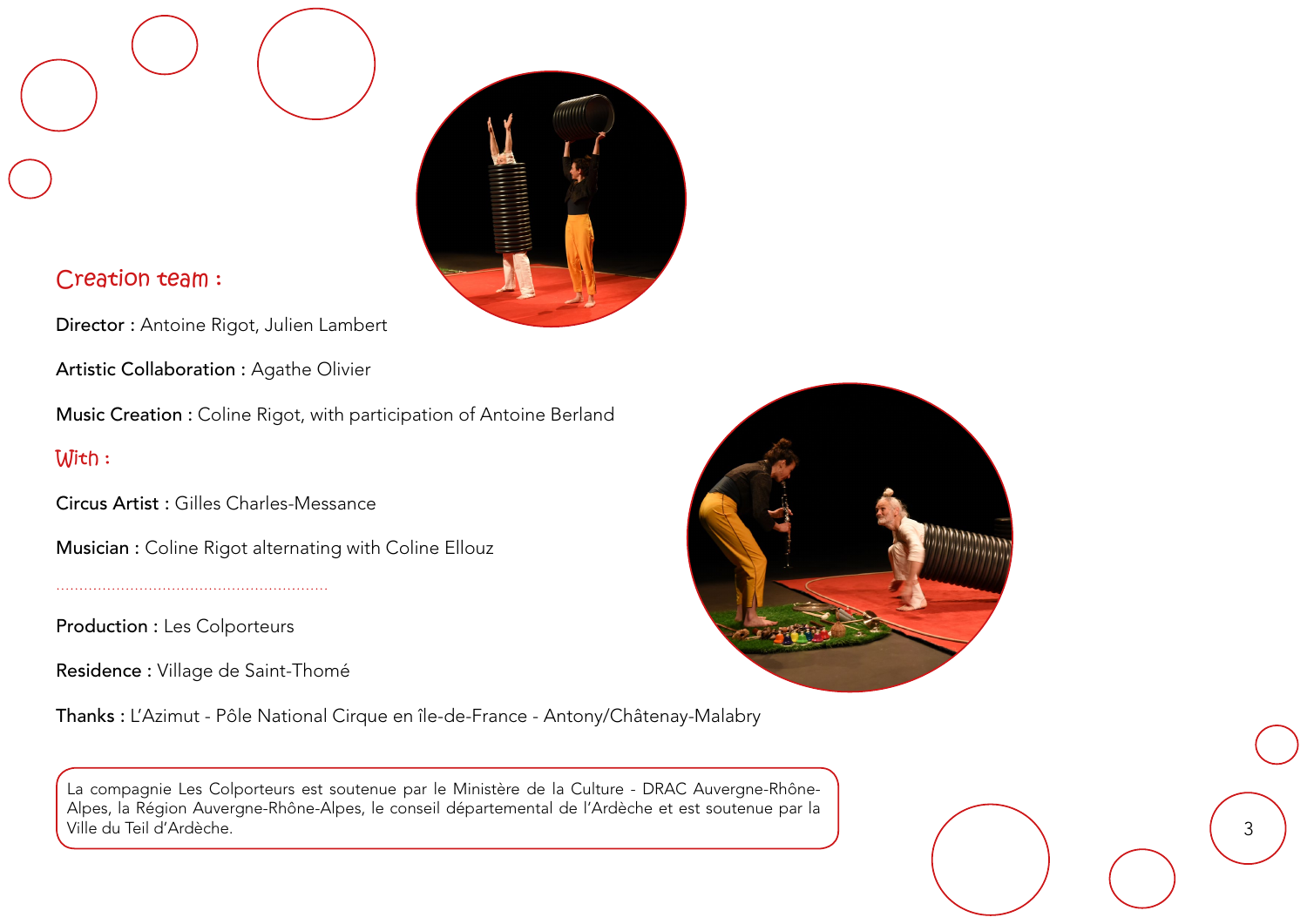#### Reception conditions of the show :

Duration : 30 mn

All audience from 3 years old.

It can be presented in all types of venues: in schools (classroom, kindergarten), gymnasiums, media libraries, multipurpose rooms or performance halls, indoors or outdoors (under specific conditions, see technical rider). It requires a place that encourages a good listening: a quiet place and a limited gauge.

Several performances a day are possible. Check with us.

The performance space can be frontal or semi-circular, and must be at least 7,5 metre wide x 4 metre deep x 2,4 metre minimal height.

The installation of the playing space must begin at least 2 hours before the first performance, so that the artists can warm up.

The complete data sheet is available upon request.

#### Cultural and educational interventions :

Initiation to body rhythm and discovery of an instrumentarium of small rhythmic percussions with Coline. In addition to the performances.

A «pedagogical actions» file is available on request.

4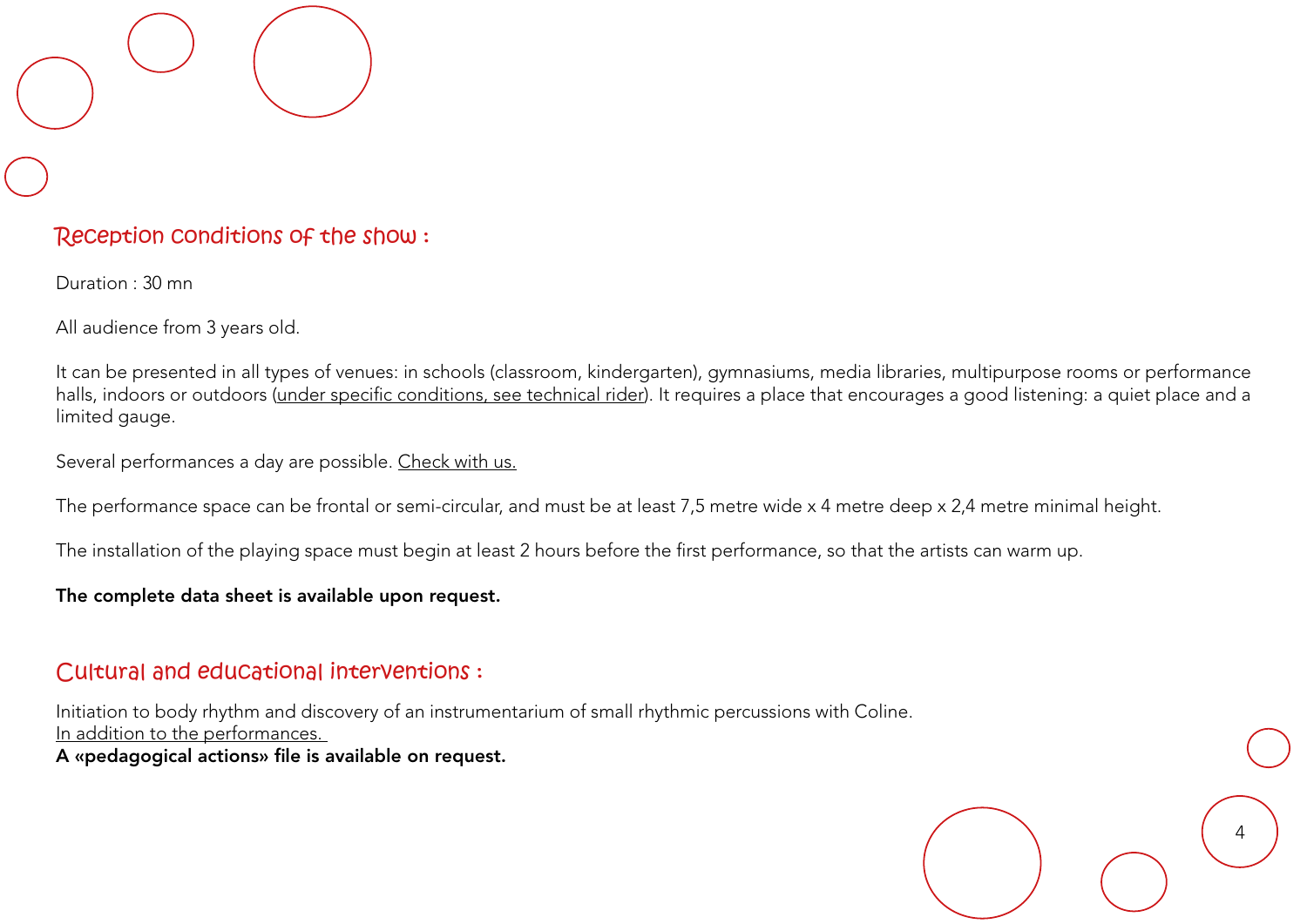

#### Gilles Charles-Messance – tight-rope artist contorsionist

It all started for Gilles in 1977 when he walked into Annie Fratellini and Pierre Étaix's circus. He was new to this world, as they say. He started off being an acrobat, then he created a circus act on a trampoline as well as a fixed trapeze act thanks to which he worked at Arlette Gruss's circus, then in several traditional circuses, including Monti in Switzerland, or Alexis Gruss. Later on, he performed a flying trapeze act thanks to which he joined the Arts Sauts, and a Washington trapeze act with which he began a long collaboration with the company Les Colporteurs. Gilles hates to say he works, he'd rather say he has fun while making the audience happy.

#### Coline Rigot – musician

As the daughter of tightrope artists, Agathe Olivier and Antoine Rigot, Coline has always known the tricks of the trade... of contemporary Circus. During *Volière Dromesko* tour that Coline first walked on a rope and she started learning the violin with Hungarian Gypsy musicians of the company. Later on, Coline alternated between learning the violin at the classical music academy, and improvisation workshops with Carl Shlosser, a saxophone player - jazz composer of the first show of Les Colporteurs, *Filao*. Gradually she developed a poetic language combining rope and violin.

After receiving the classical gold medal at the music Avignon academy and after learning jazz, in Didier Lockwood's class, Coline led her life, sometimes with circus, including three creations with Les Colporteurs as musician or tightrope artist, sometimes as theatre musician with FootsBar, or even as violinist with collectives of travelling musicians, such as Tchabadjo and Les Poissons Voyageurs.

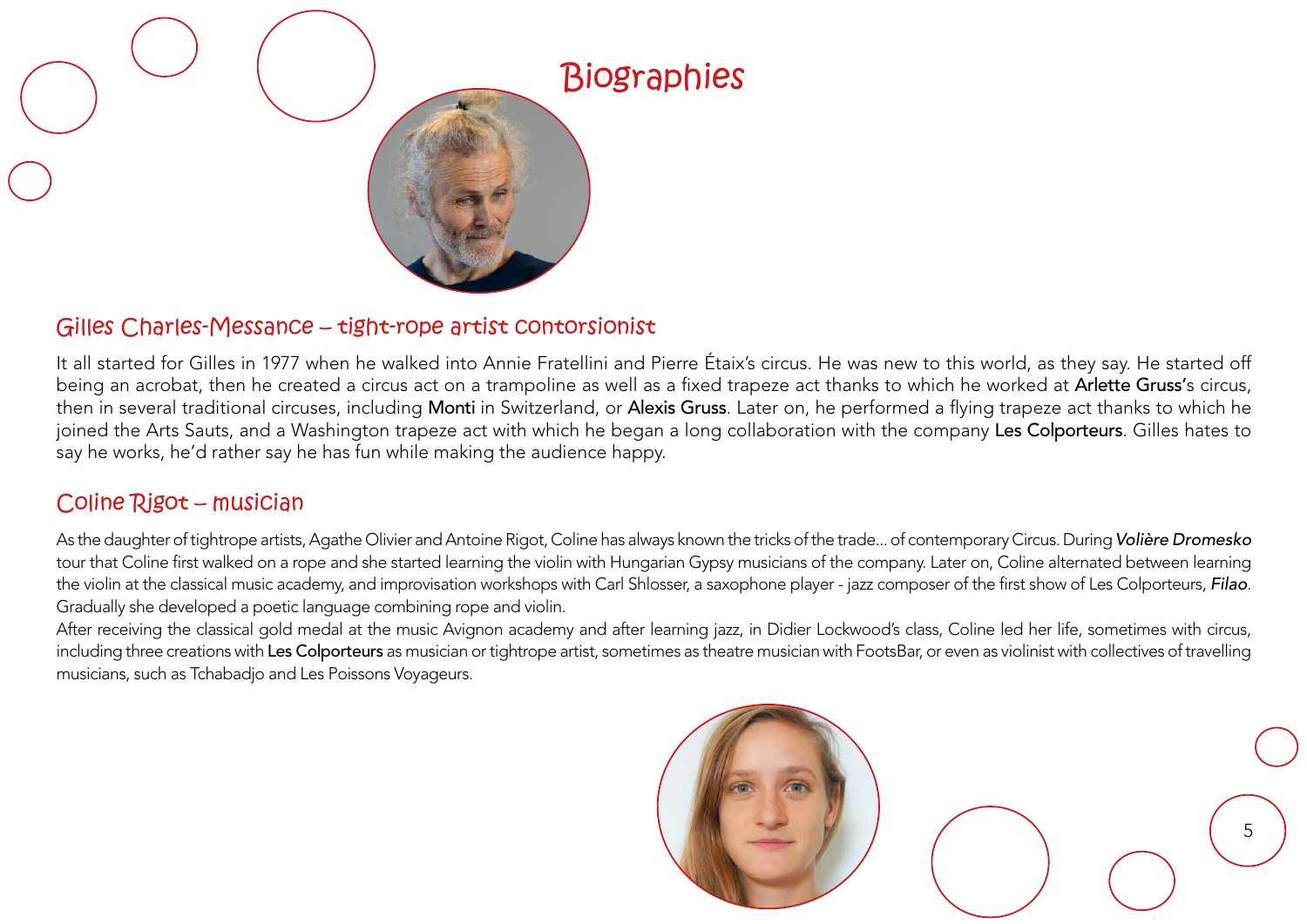

#### Julien Lambert – actor, acrobat, stage director

During his very chaotic school years, he was lucky enough to come across Amiens circus school, aged 13. Thanks to Adrien Munteanu and Pascal Angelier, he learns strong acrobatic basics, which gets him back on the right track. In 2000, he left the CNAC (Châlons-en-Champagne Circus art National Centre) and worked for various circus and theatre companies as an acrobat. Then, he met Italian stage director Giorgio Barberio Corsetti, then working with the company Les Colporteurs, which gradually transformed him into a mime artist. In 2016, Antoine Rigot brought him back to his circus debut, and asked him to join the team for the show *Sous la toile de Jheronimus*. Thus Julien rediscovered the taste for circus.

#### Antoine Rigot & Agathe Olivier - artistic directors

They met at Annie Fratellini Circus National School in 1979. He was a burlesque stuntman, she was a tightrope walker. He learnt this artistry to meet her on her rope. They created together a duet on a rope with which they received in 1983 a silver medal at Festival Mondial du Cirque de Demain, and went to Cirque Roncalli for two seasons. From 1985 to 1988, they took part in the creation of Cirque du Soleil. In 1990, with strange birds, they were involved in the creation of *La Volière Dromesko*, with which they toured Europe for four years.

In 1993, they received the Circus National Great Prize and refined their research : using the command of tightrope artistry for the benefit of theatrical situations and they created *Amore Captus*.

In 1996, during the exploitation of *AmoreCaptus*, Agathe and Antoine founded the company Les Colporteurs and built with their accomplices of the moment, the tent of their dreams..

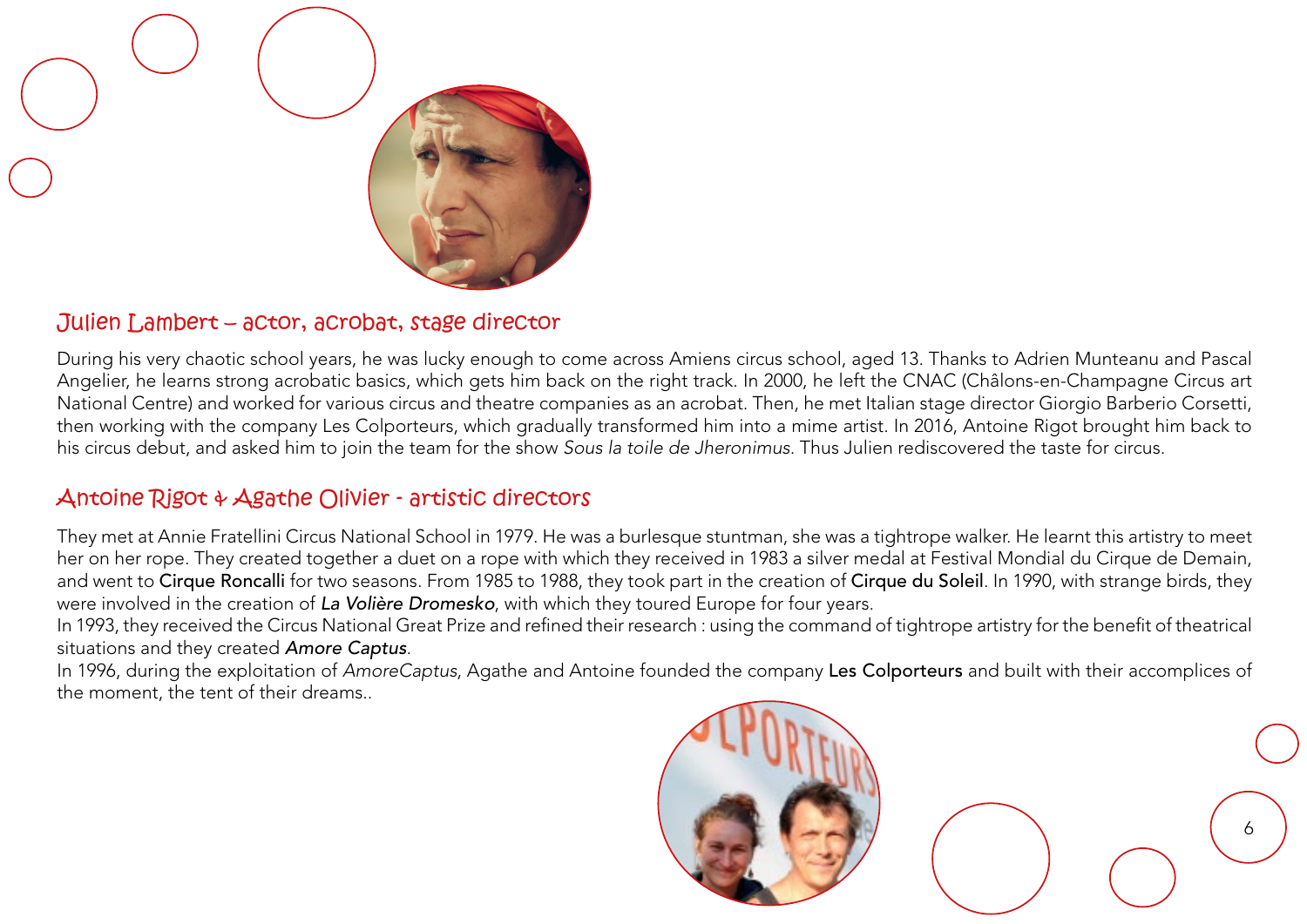## Les Colporteurs

The company Les Colporteurs created its first show *Filao* in 1996 ; on tour for four years, it will be represented more than 250 times in France and abroad. In 1999, the team of Les Colporteurs teamed up with that of the Les Nouveaux Nez to imagine, in Ardèche, what became La Cascade, National Circus Pole of Auvergne-Rhône-Alpes, of which they are since partners. In 2000, after a serious accident, Antoine Rigot must abandon wire-dancing, but resumes work as an actor, and engages in writing and stage direction. He conceives and directs the shows of Les Colporteurs : *Diabolus in Musica* (2003), *Le Fil sous la Neige* (2006), *Hautes Pointures* and *Tarina* (2007), *Sur la Route...* (2009), *Le Bal des Intouchables* (2012) , *Le Chas du Violon* (2014), *Evohé* (2015), *Sous la toile de Jheronimus* (2017) and *Le retour des papillons*, an exit show for Fratellini Academy students (2017). In 2018, following the creation, *Méandres*, shared with Agathe, Antoine Rigot directed, along with Alice Ronfard, the show *F(r)iction* for the 30th graduating class of CNAC. In 2019, Antoine directed with Julien Lambert the show *TOYO!*, a musical and acrobatic duo for young audiences.

The company Les Colporteurs produces and performs these shows under its big top, indoors and in the public space, in France and abroad.

*The company Les Colporteurs is supported by the DRAC Auvergne-Rhône-Alpes, the Auvergne-Rhône-Alpes Region, Department of Ardeche and the City of Le Teil d'Ardèche.*